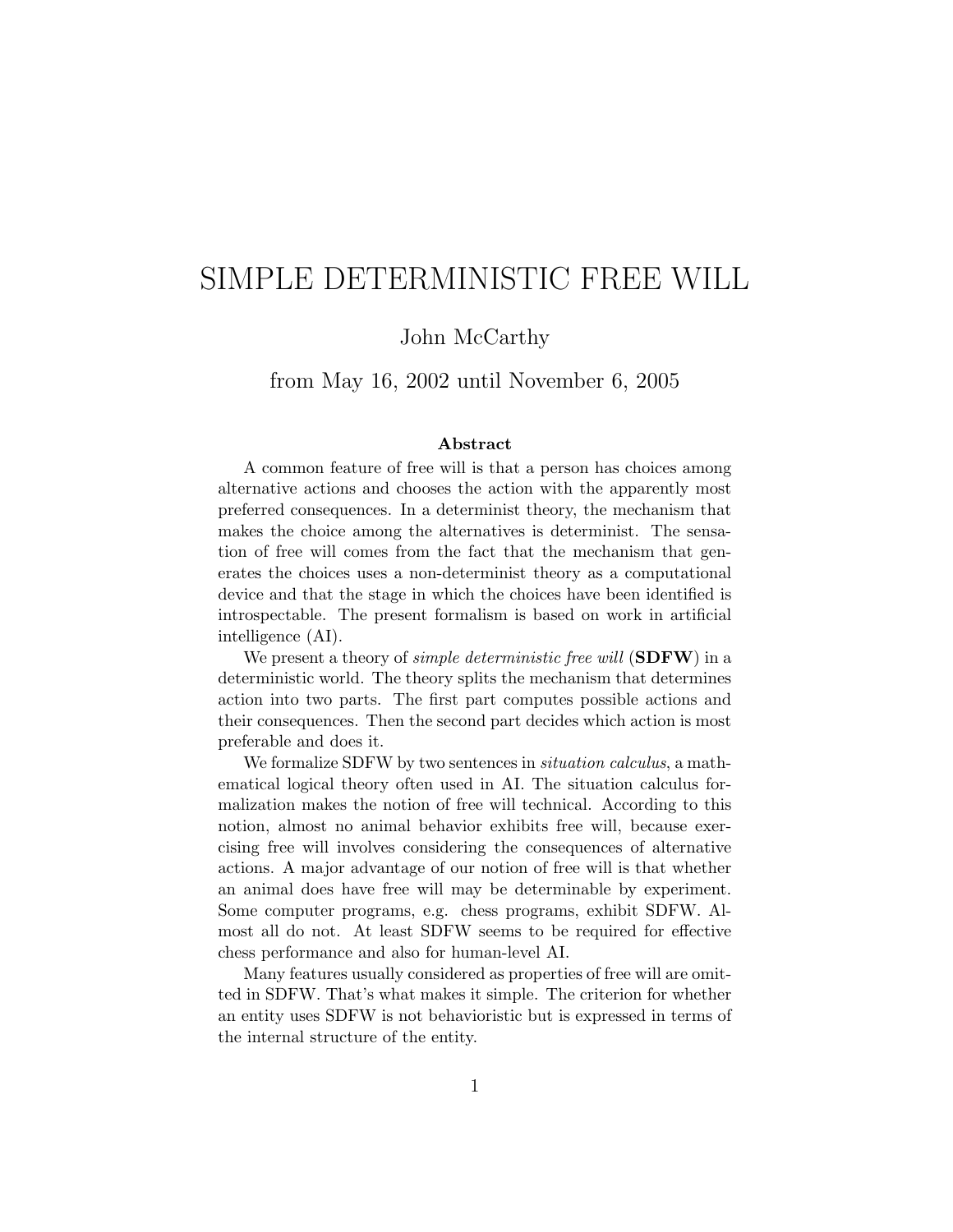#### 1 The Informal theory

Let the course of events, including events in my brain (or yours or his or its) be deterministic. It seems to many people that there is no place for free will. Even our thoughts are determined.

However, if we examine closely how a human brain (or chess program) deterministically makes decisions, free will (or imitation free will if your philosophy forbids calling it real free will) must come back in. Some deterministic processes consider alternative actions and their consequences and choose the actions they think have the most preferred consequences. This deterministic decision process uses a nondeterministic theory to present the set of available actions and the consequences of each of them.

When a person, animal, or machine reacts directly to a situation rather than comparing the consequences of alternative actions, free will is not involved. So far as I can see, no animals consider the consequences of alternative actions; hence they don't have free will. Others think that apes sometimes do compare consequences. A relevant experiment is suggested in section 7. Using free will is too slow in many situations, and training and practice often have the purpose of replacing comparison of consequences by automatic reaction to a situation.

We believe this simple theory covers the most basic phenomenon of human free will. We'll call it simple deterministic free will and abbreviate it SDFW. Robots with human-level intelligence will also require at least this much free will in order to be useful.

Beyond having free will, some systems are conscious of having free will and communicate about it. If asked to tell what it is doing, humans or some machine will tell about their choices for action and say that they intend to determine which action leads to the best consequence. Such a report, whether given externally or contemplated internally, constitutes the human sensation and the human report of free will. SDFW does not require consciousness of having free will or the ability to communicate about it. That's what's simple about SDFW. Thinking about one's free will requires theoretical structure beyond or above SDFW. So will considering actions as praiseworthy or blameworthy. SDFW also doesn't treat game theoretic situations in which probabilistic mixed strategies are appropriate.

In AI research one must treat simple cases of phenomena, e.g. intentional behavior, because full generality is beyond the state of the art. Many philosophers are inclined to only consider the general phenomenon, but this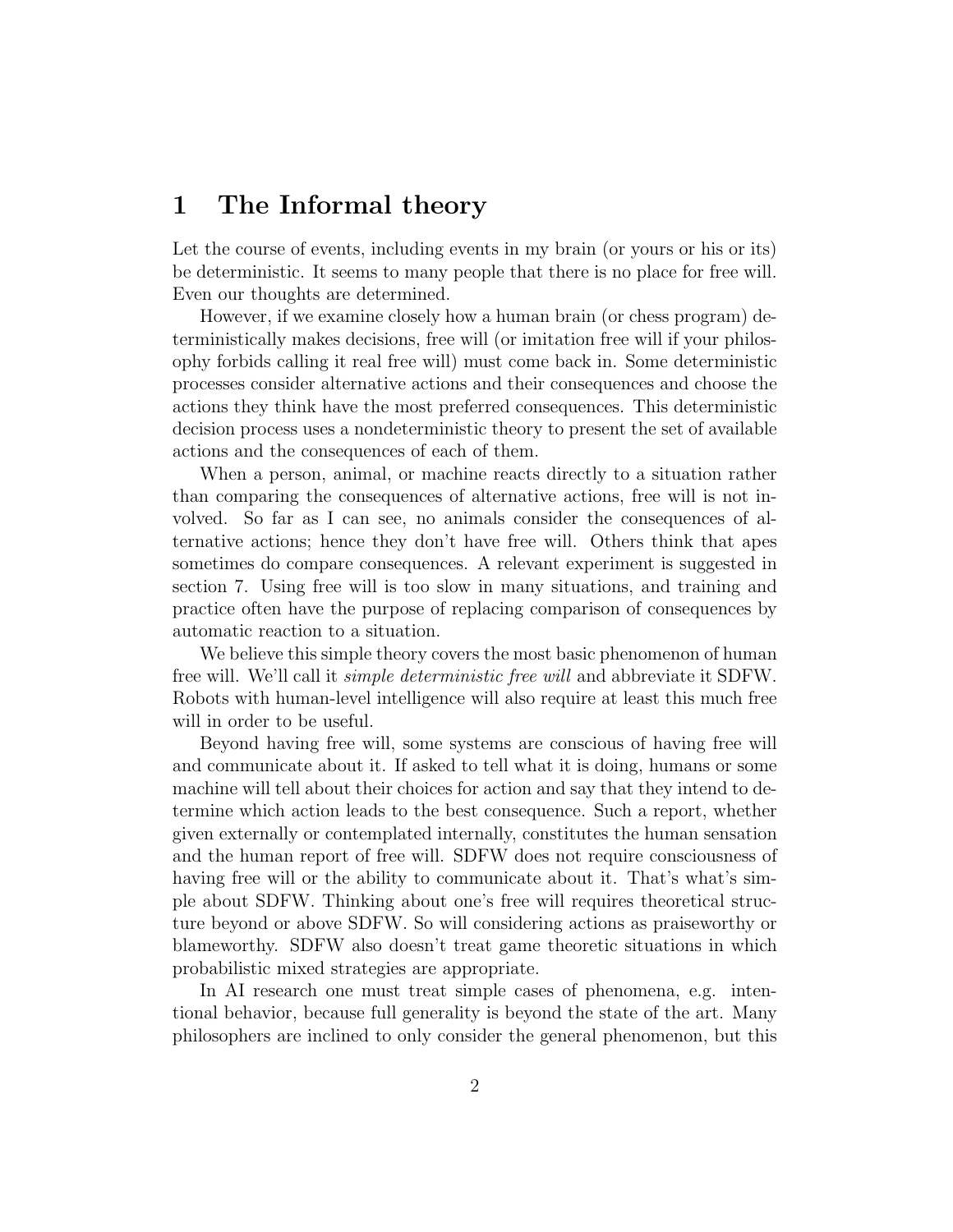limits what can be accomplished. I recommend to them the AI approach of doing the simplest cases first.

#### 2 Situation calculus formulas for SDFW

Artificial intelligence requires expressing this phenomenon formally, and we'll do it here in the mathematical logical language of situation calculus. Situation calculus is described in [MH69], [Sha97], [Rei01], and in the extended form used here, in [McC02]. Richmond Thomason in [Tho03] compares situation calculus to theories of action in the philosophical literature. As usually presented, situation calculus is a non-deterministic theory. The equation

$$
s' = Result(e, s)
$$

asserts that  $s'$  is the situation that results when event  $e$  occurs in the situation s. Since there may be many different events that can occur in s, and the theory of the function *Result* does not say which occurs, the theory is nondeterministic. Some AI jargon refers to it as a theory with branching time rather than linear time. Actions are a special case of events, but most AI work discusses only actions.

Usually, there are some preconditions for the event to occur, and then we have the formula

$$
Precond(e, s) \rightarrow s' = Result(e, s).
$$

[McC02] proposes adding a formula  $Occurs(e, s)$  to the language that can be used to assert that the event e occurs in situation s. We have

$$
Occurs(e, s) \rightarrow (Next(s) = Result(e, s)).
$$

Adding occurrence axioms, which assert that certain actions occur, makes a theory more deterministic by specifying that certain events occur in situations satisfying specified conditions. In general the theory will remain partly non-deterministic, but if there are occurrence axioms specifying what events occur in all situations, then the theory becomes deterministic, i.e. has linear time.

We can now give a situation calculus theory for SDFW illustrating the role of a non-deterministic theory in determining what will deterministically happen, i.e. by saying what choice a person or machine will make.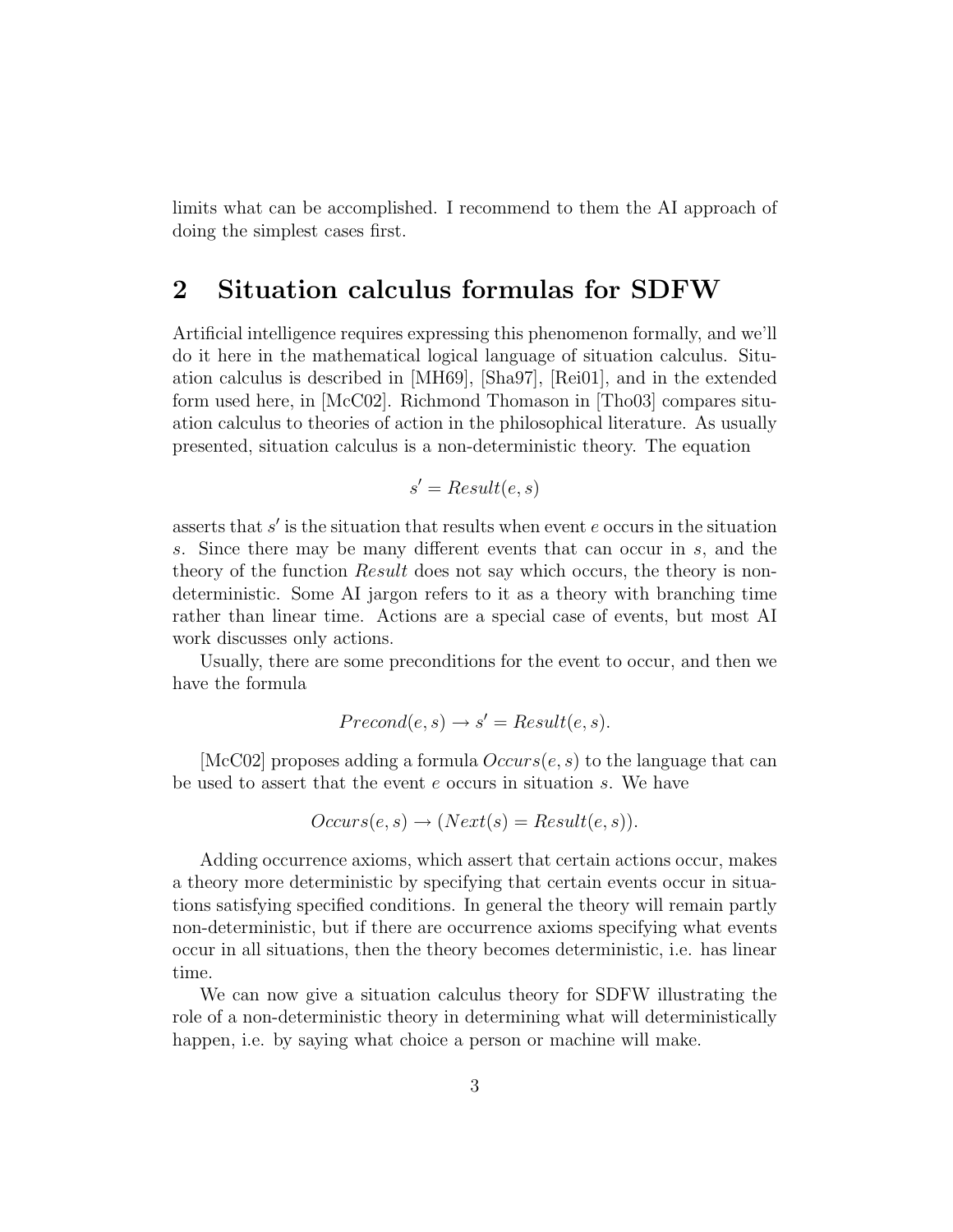In these formulas, lower case terms denote variables and capitalized terms denote constants. Suppose that *actor* has a choice of just two actions al and a2 that he may perform in situation s. We want to say that the event  $Does(\text{actor}, a1)$  or  $Does(\text{actor}, a2)$  occurs in s according to which of  $Result(Does(\text{actor}, a1), s)$  or  $Result(Does(\text{actor}, a2), s)$  actor prefers.

The formulas that assert that a person (actor) will do the action that he, she or it thinks results in the better situation for him are

$$
Occurs(Does(actor, Choose(actor, a1, a2, s), s), s),
$$
\n<sup>(1)</sup>

(1) and

Choose(actor, a1, a2, s) =  
if 
$$
Prefers(actor, Result(a1, s), Result(a2, s))
$$
  
then a1 else a2. (2)

Adding (2) makes the theory determinist by specifying which choice us made.<sup>1</sup>

Here Prefers( $actor, s1, s2$ ) is to be understood as asserting that  $actor$ prefers s1 to s2.

Here's a non-deterministic theory of greedy John.

$$
Result(A1, S0) = S1,\nResult(A2, S0) = S2,\nWeather(John, S1) = $2.0 \times 10^6,\nWeather(John, S2) = $1.0 \times 10^6,\n(∀s s')(Weather(John, s) > Weather(John, s')\n→ Prefers(John, s, s').
$$
\n(3)

As we see, greedy John has a choice of at least two actions in situation S0 and prefers a situation in which he has greater wealth to one in which he has lesser wealth.

From equations 1-3 we can infer

$$
Occurs(Does(John, A1, S0)). \t(4)
$$

<sup>&</sup>lt;sup>1</sup>(2) uses a conditional expression. **if** p then a else b has the value a if the proposition  $p$  is true and otherwise has the value  $b$ . The theory of conditional expressions is discussed in [McC63]. Conditional expressions are used in the Lisp, Algol 60, Algol 68, and Scheme programming languages.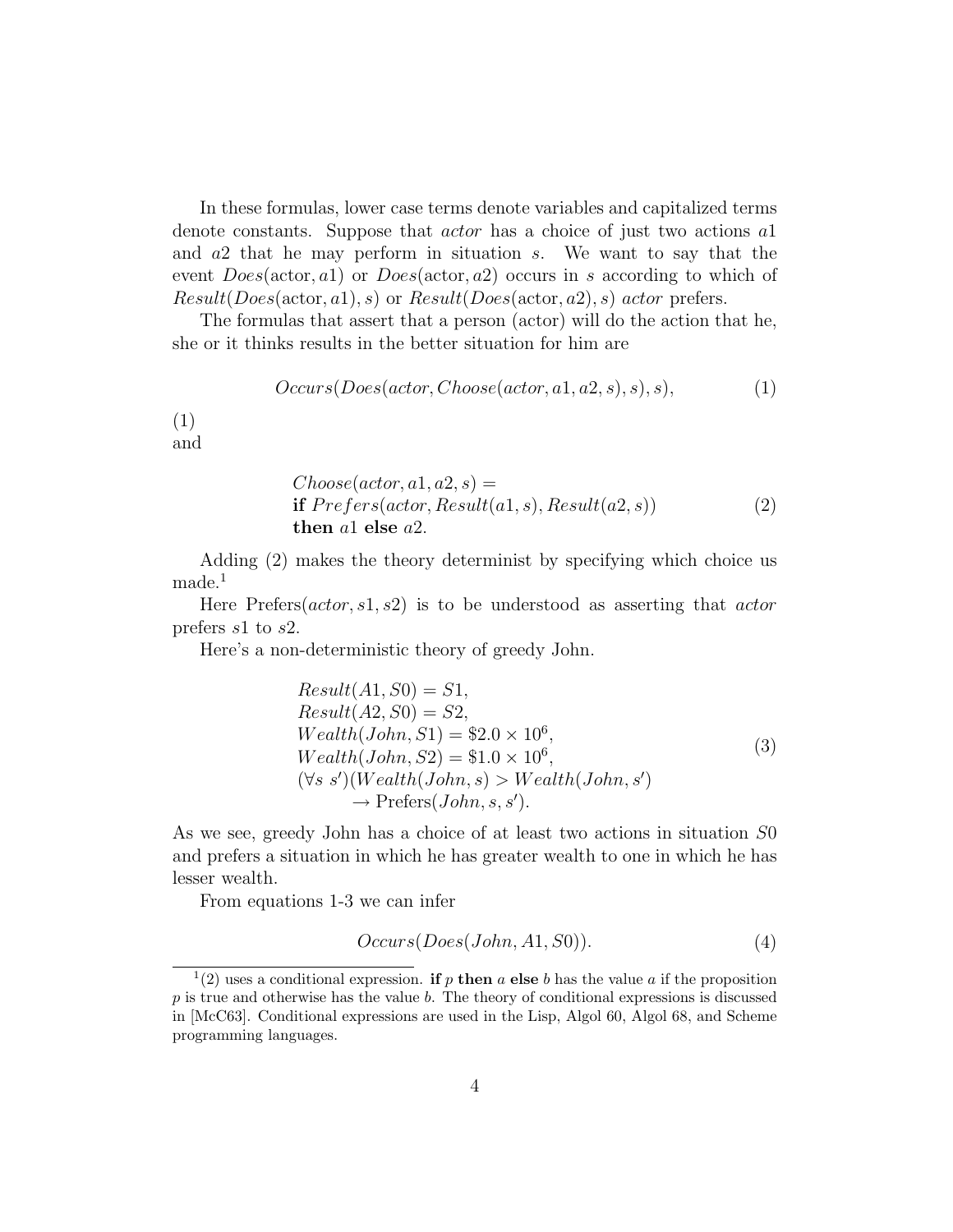For simplicity, we have omitted the axioms asserting that A1 and A2 are exactly the actions available and the nonmonotonic reasoning used to derive the conclusion.

Here Prefers( $actor, s1, s2$ ) is to be understood as asserting that  $actor$ prefers s1 to s2. I used just two actions to keep the formula for Choose short. Having more actions or even making *Result* probabilistic or quantum would not change the nature of SDFW. A substantial theory of Prefers is beyond the scope of this article.

This illustrates the role of the non-deterministic theory of Result within a deterministic theory of what occurs. (1) includes the non-deterministic of Result used to compute which action leads to the better situation. (2) is the deterministic part that tells which action occurs.

We make four claims.

1. Effective AI systems, e.g. robots, will require identifying and reasoning about their choices once they get beyond what can be achieved with situationaction rules. Chess programs always have.

2. The above theory captures the most basic feature of human free will.

3. Result(a1, s) and Result(a2, s), as they are computed by the agent, are not full states of the world but elements of some theoretical space of approximate situations the agent uses in making its decisions. [McC00] has a discussion of approximate entities. Part of the problem of building humanlevel AI lies in inventing what kind of entity  $Result(a, s)$  shall be taken to be.

4. Whether a human or an animal uses simple free will in a type of situation is subject to experimental investigation—as discussed in section 7.

Formulas (1) and (2) illustrate *person* making a choice. They don't say anything about person knowing it has choices or preferring situations in which it has more choices. SDFW is therefore a partial theory that requires extension when we need to account for these phenomena.

#### 3 A generalization of SDFW

We can generalize SDFW by applying preferences to actions rather than to the situations resulting from actions. The formulas then become

$$
Occurs(Does (actor, Choose-action (actor, a1, a2, s), s), s)
$$
\n
$$
(5)
$$

(1) and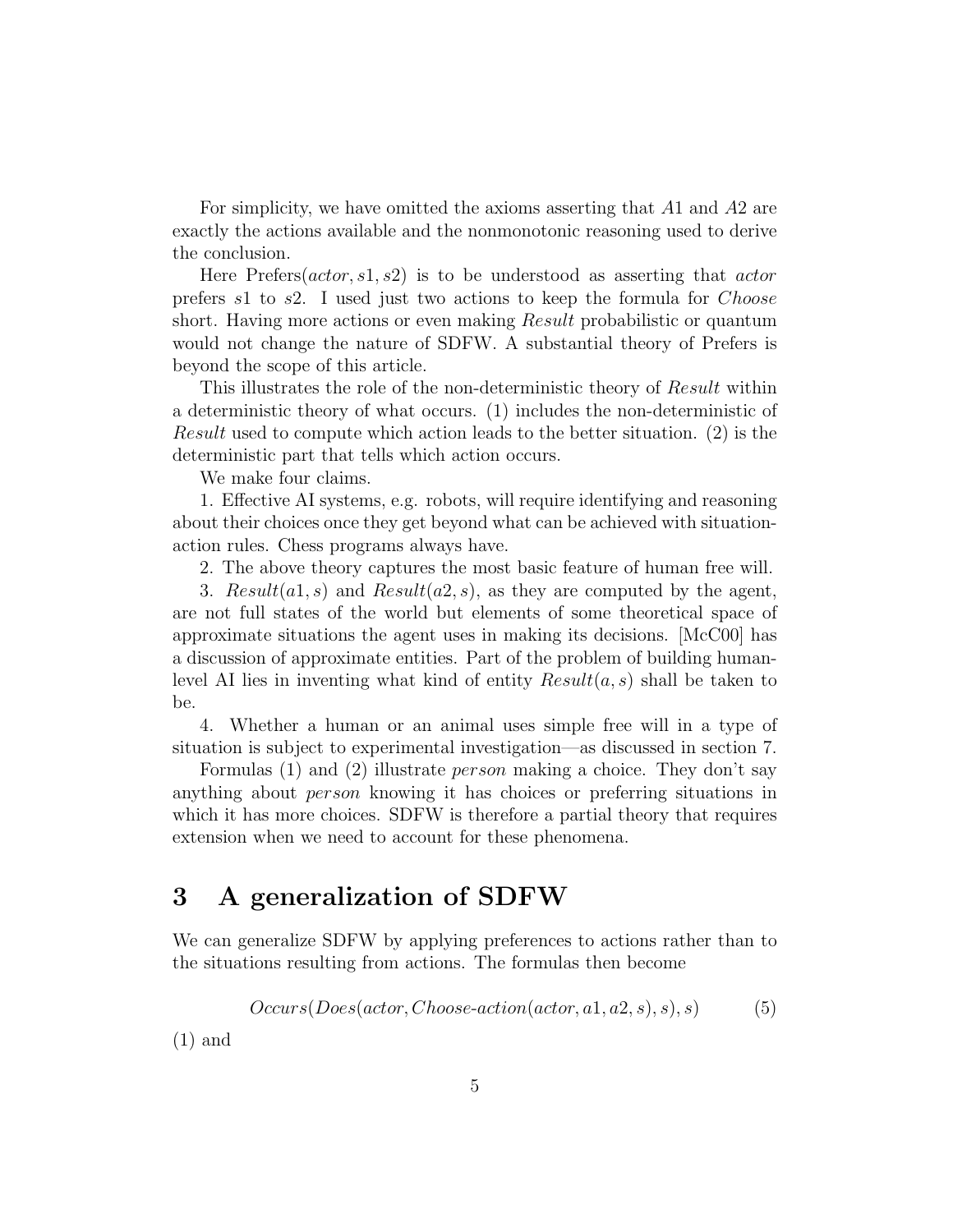Choose-action(actor, a1, a2, s) = if P refers-action(actor, a1, a2, s) then a1 else a2. (6)

(5) and (6) obviously generalize (1) and (2), because the earlier case is obtained by writing

$$
Prefers-action(a1, a2, s) \equiv Prefers(Result(a, s), Result(a2, s)).
$$
 (7)

I am doubtful about the generalization, because I don't see how to represent commonsense preferences between actions except in terms of preferring one resulting situation to another.

## 4 Knowledge of one's free will and wanting more or fewer choices

This section is less worked out than basic SDFW and not axiomatized. That's why it was best to start simple.

Here are some examples of it being good to have more choices.

"I'll take my car to work today rather than bicycling so I can shop on the way home if I want to."

"If you learn mathematics, you will more choice of scientific occupations".

"The more money I have, the more models of car I can choose from."

"If I escape from Cuba, I will have more choice of what to read, what I can say or write, and where to travel."

We want to say that situation  $s1$  is at least as free as situation  $s2$ , written  $s1 \geq_{freedom} s2$ , if every fluent achievable by a single action from s2 is achievable from s1. Just as with equation  $(1)$ , we can say that *person* chooses an action that leads to more freedom at the next situation.

$$
s1 \geq_{freedom} s2
$$
  
\n
$$
\equiv (\forall f)((\exists a)(Holds(f, Result(Does(\text{person}, a), s2)))
$$
  
\n
$$
\rightarrow (\exists a)(Holds(f, Result(Does(\text{person}, a), s1)))).
$$
\n(8)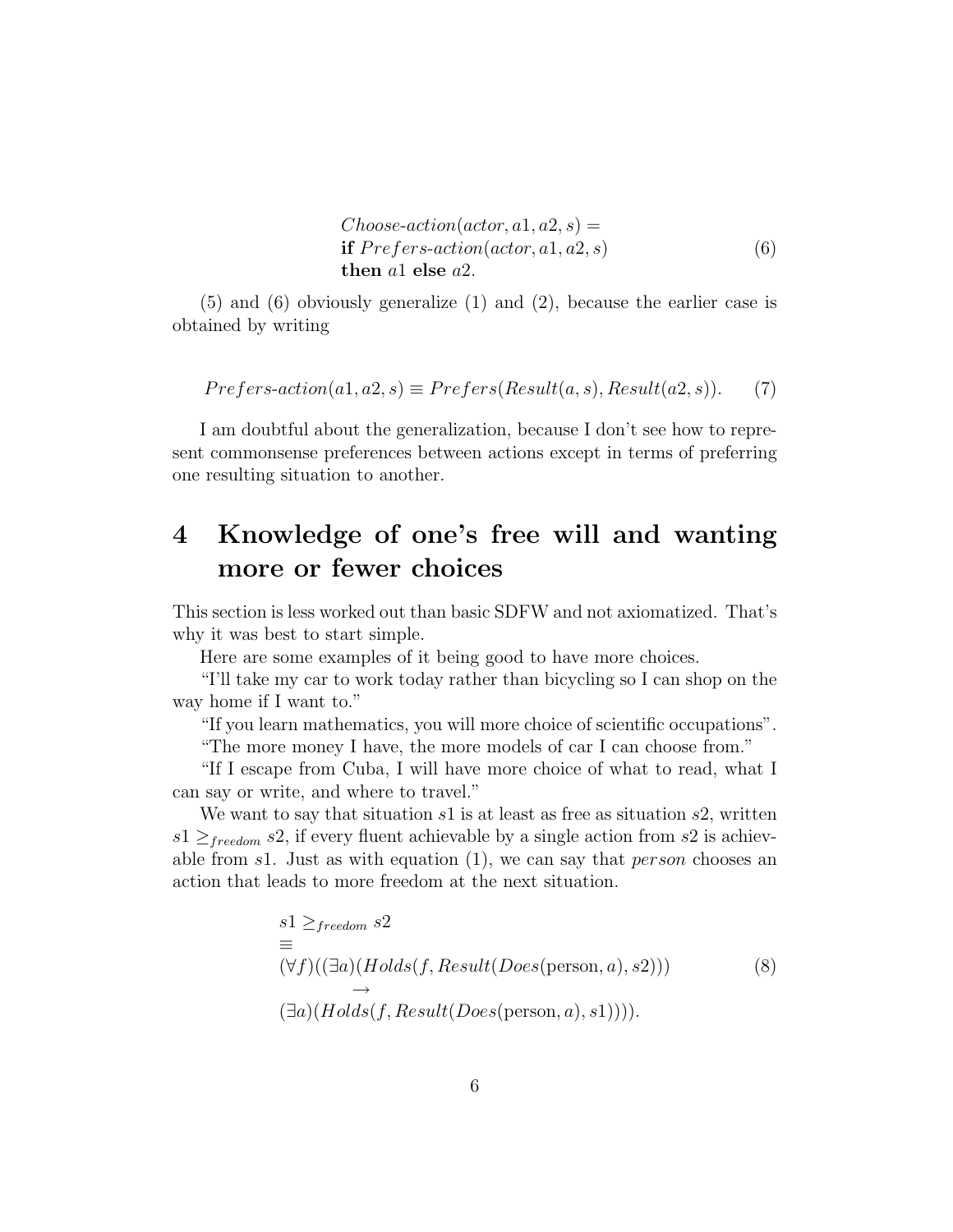Here f ranges over fluents. Having more choices is usually preferred. However, one sometimes wants fewer choices. Burning one's bridges, nailing the flag to the mast, and promising to love until death do us part are examples of actions that reduce choices. The conditions under which this occurs are too difficult for me to formalize at present. They can involve fearing that one's preferences in the future might be different from one's present preferences for future actions or that making a commitment about one's future actions confers a present benefit.

#### 5 Philosophical issues

The formalism of this paper takes sides in several philosophical controversies.

- 1. It considers determinism and free will, as experienced and observed by humans, as compatible. This is in accordance with the views of Locke and Hume.
- 2. It takes a third person point of view, i.e. considers the free will of others and not just the free will of the observer.
- 3. It breaks the phenomenon of free will into parts and considers the simplest systems first—in contrast to approaches that demand that all complications be understood before anything can be said. In this it resembles the approaches to belief and other intentional states discussed in [Den71], [Den78], and [McC79]. Starting with simple systems is the practice in AI, because only what is understood can be implemented in computer programs.

It seems to me that formulas (1) and (2) expressing the use of the branching time  $Result(e, s)$  function in determining what events occur make the philosophical ideas definite. Thus we can see which modifications of the notions are compatible with (1) and (2), and which require different axioms.

The process of deciding what to do often involves considering a pruned set of actions which eliminate those that have obviously bad consequences. The remaining actions are those that one can do. When someone refers to a pruned action, one sometimes gets the reply, "Oh, I could do that, but I really can't, because . . . ."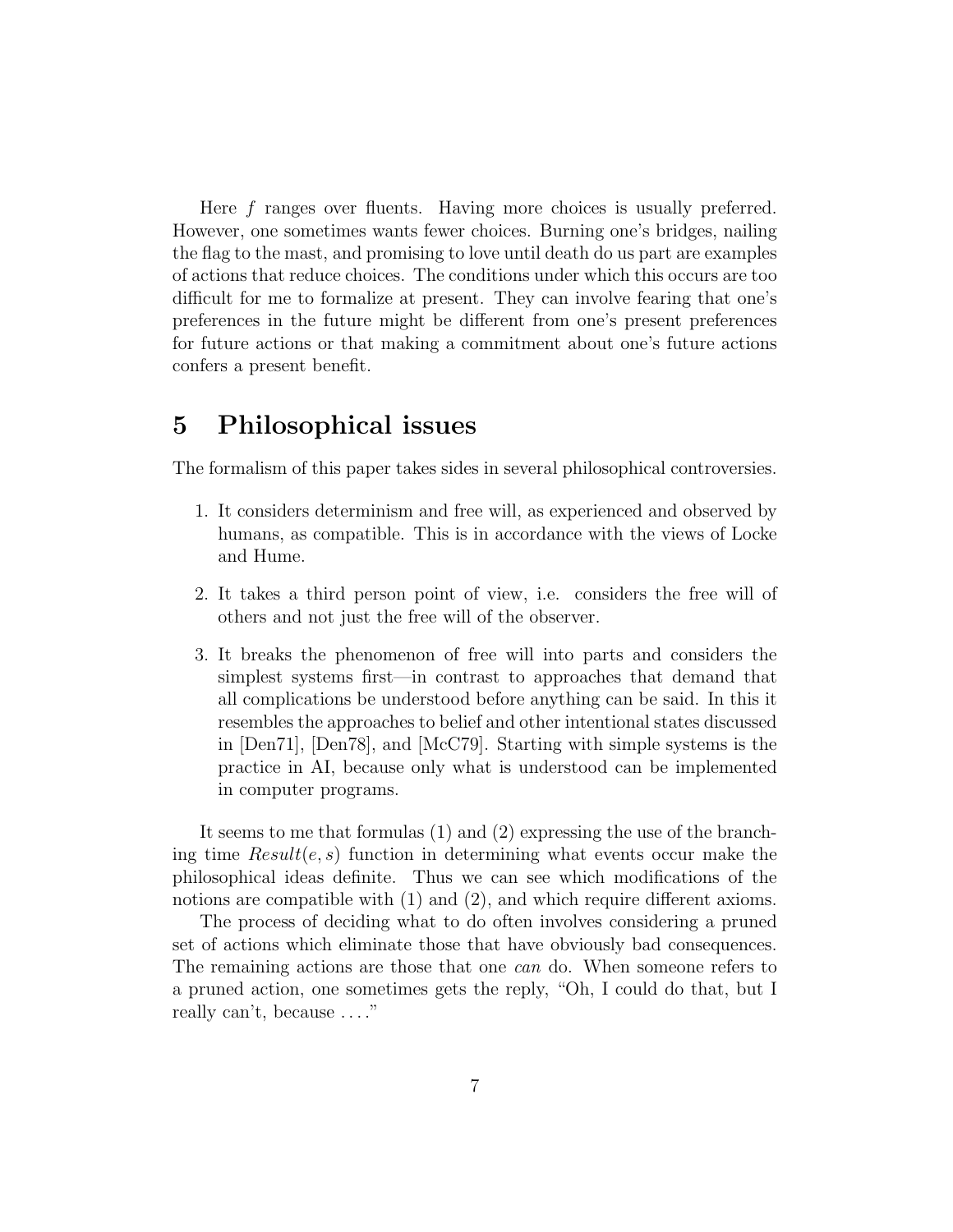#### 6 Praise and blame

We have maintained that the basic notion of free will is the same for humans, animals and robots. Praising or blaming agents for their actions is an advanced notion requiring more structure, e.g. including good or bad actions or outcomes. Blaming or praising humans requires taking human peculiarities, not shared with agents in general, e.g. robots, into account.

Consider the verdict: "Not guilty by reason of insanity" as applied to a person with schizophrenia. Schizophrenia is basically a disease of the chemistry of the blood and nervous system. At a higher level of abstraction, it is regarded as a disease in which certain kinds of thoughts enter and dominate consciousness. A patient's belief that the CIA has planted a radio in his brain is relieved by medicines that change blood chemistry. If the patient's belief caused him to kill someone whom he imagined to be a CIA agent, he would be found not guilty by reason of insanity. If we wanted robots susceptible to schizophrenia, we would have to program in something like schizophrenia, and it would be a complicated and unmotivated undertaking—unmotivated by anything but the goal of imitating human schizophrenia. The older Mc-Nachten criterion, "unable to understand the nature and consequences of his acts", uses essentially the criteria of the present article for assessing the presence or absence of free will.

I don't know if all praise or blame for robots is artificial; the matter requires more thought. Verbally one might praise a robot as way of getting it to do more of the same.

### 7 A possible experiment with apes

Here's a gedanken experiment aimed at determining whether apes (or other animals) have free will in the sense of this article. The criterion is whether they consider the consequences of alternate actions.

The ape can move a lever either to the left or the right. The lever causes a prize to be pushed off a shelf, either to the left or the right. The goody then hits a baffle and is deflected either to the ape in control of the lever or to a rival ape. On each trial, the baffle is set by the experimenter. The whole apparatus is visible to the ape, so it can see the consequences of each choice.

The free will involves the ape having two choices and being able to determine the consequences of each choice.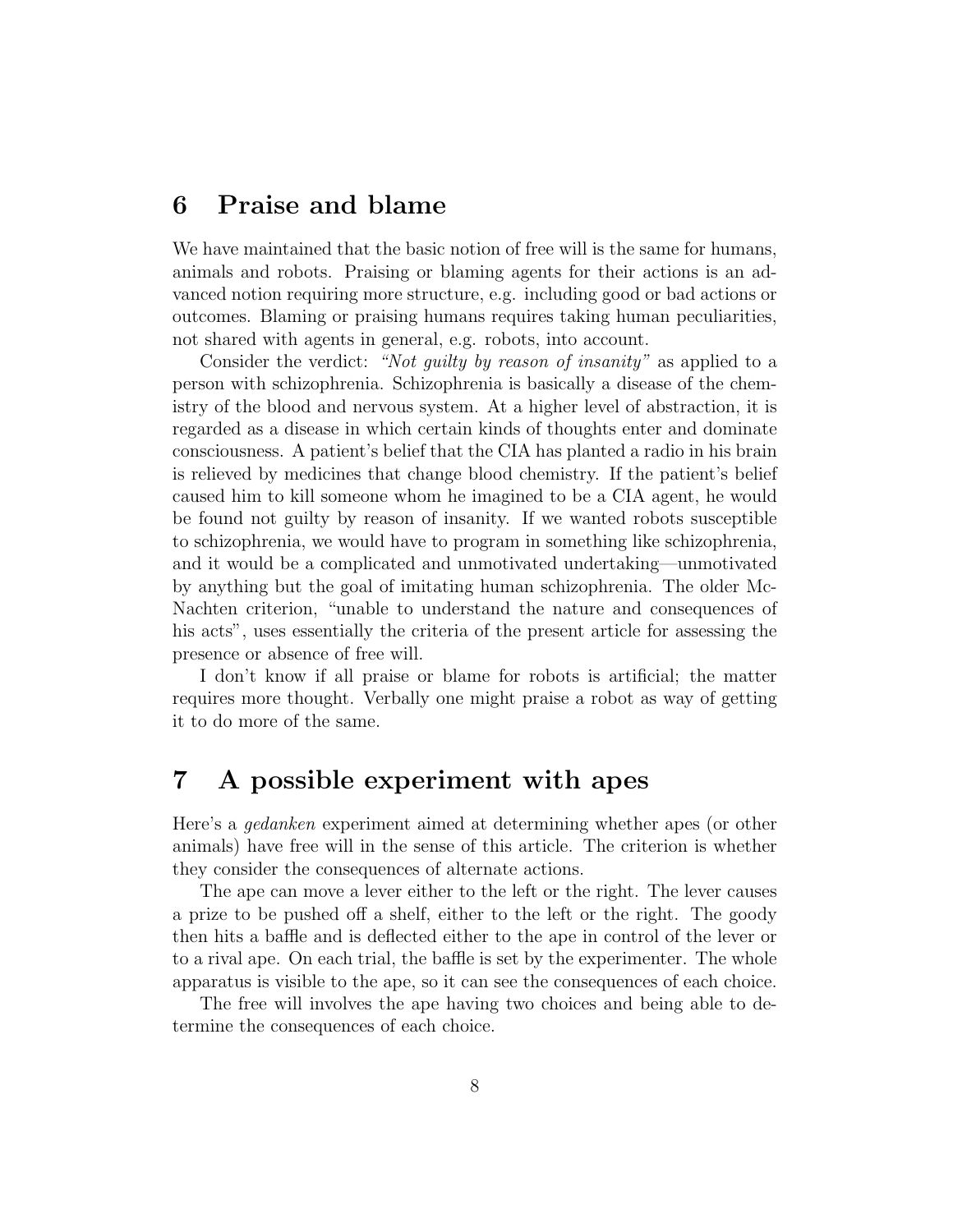There is a possibility that the ape can win without determining the consequences of the possible actions. It may just learn a rule relating the position of the baffle and the action that will get the prize. Maybe we wouldn't be able to tell whether the ape predicted the consequences or not.

We can elaborate the experiment to obviate this difficulty. Let there be a sequence of (say) six baffles that are put in a randomly selected configuration by the experimenter or his program at each trial. Each baffle deflects the prize one way or the other according to how it is set. If the ape can mentally follow the prize as it would bounce from baffle to baffle, it will succeed. However, there are 64 combinations of baffle positions. If a training set of (say) 32 combinations permits the ape to do the remaining 32 without further trial and error, it would be reasonable to conclude that the ape can predict the effects of the successive bounces.

I hope someone who works with apes will try this or a similar experiment.

Frogs are simpler than apes. Suppose a frog sees two flies and can stick out its tongue to capture one or the other. My prejudice is that the frog doesn't consider the consequences of capturing each of the two flies but reacts directly to its sensory inputs. My prejudice might be refuted by a physiological experiment.

Suppose first that frogs can taste flies, i.e. when a frog has a fly in its mouth, an area of the frog's brain becomes active in a way that depends on the kind of fly. Suppose further that when a frog sees a fly, this area becomes active, perhaps weakly, in the same way as when the frog has the fly in its mouth. We can interpret this as the frog imagining the taste of the fly that it sees. Now further suppose that when the frog sees two flies, it successively imagines their tastes and chooses one or the other in a consistent way depending on the taste. If all this were demonstrated, I would give up my prejudice that frogs don't have SDFW.

#### 8 Comparison with Dennett's ideas

Daniel Dennett [Den03] writes about *The evolution of freedom*. I agree with him that free will is a result of evolution. It may be based on a more basic ability to predict something about what future will result from the occurrence of certain events including actions. He compares determinism and inevitability, and makes definitions so that in a deterministic world, not all events that occur are inevitable. He considers that freedom evolves in such a way as to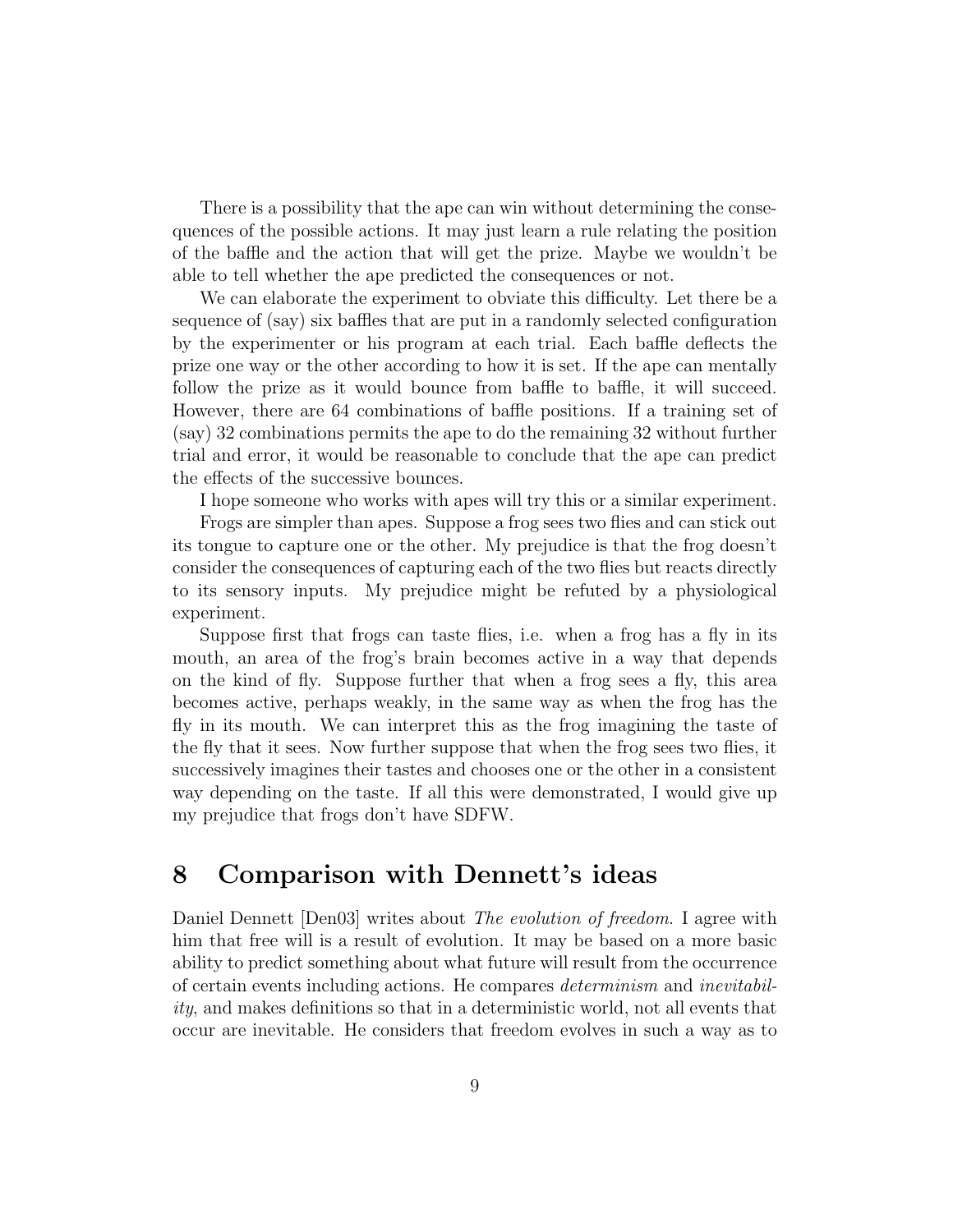make more and more events *evitable*, especially events that are bad for the organism.

Dennett's ideas and those of this paper are in the same direction and somewhat overlap. I think SDFW is simpler, catches the intuitive concepts of freedom and free will better, and are of more potential utility in AI.

Consider a species of animal with eyes but without a blink reflex. Every so often the animal will be hit in the eye and suffer an injured cornea. Now suppose the species evolves a blink reflex. Getting hit in the eye is now often evitable in Dennett's sense. However, it is not an exercise of free will in my sense.<sup>2</sup> On the other hand, deciding whether or not to go through some bushes where there was a danger of getting hit in the eye on the basis of weighing the advantages against the dangers would be an exercise of free will in my sense. It would also be an evitability in Dennett's sense.

Evitability assumes that there is a normal course of events some of which may be avoided, e.g. that getting hit in they eye is normal and is avoided by the blink reflex. My notion of free will does not involve this, because the choice between actions  $a_1$  and  $a_2$  is symmetric. It is interesting to ask when there are normal events that can sometimes be avoided.

The converse of an evitability is an opportunity. Both depend on a distinction between an action and non-action. In the case of non-action, nature takes its course.

#### 9 Summary and remarks

A system operating only with situation-action rules in which an action in a situation is determined directly from the characteristics of the situation does not involve free will. Much human action and almost all animal action reacts directly to the present situation and does not involve anticipating the consequences of alternative actions.

One of the effects of practicing an action is to remove deliberate choice from the computation and to respond immediately to the stimulus. This is often, but not always, appropriate.

Human free will, i.e. considering the consequences of action, is surely the product of evolution.

 $2$ Dennett (email of 2003 Feb 27) tells me that the blink reflex involves no significant free will in his sense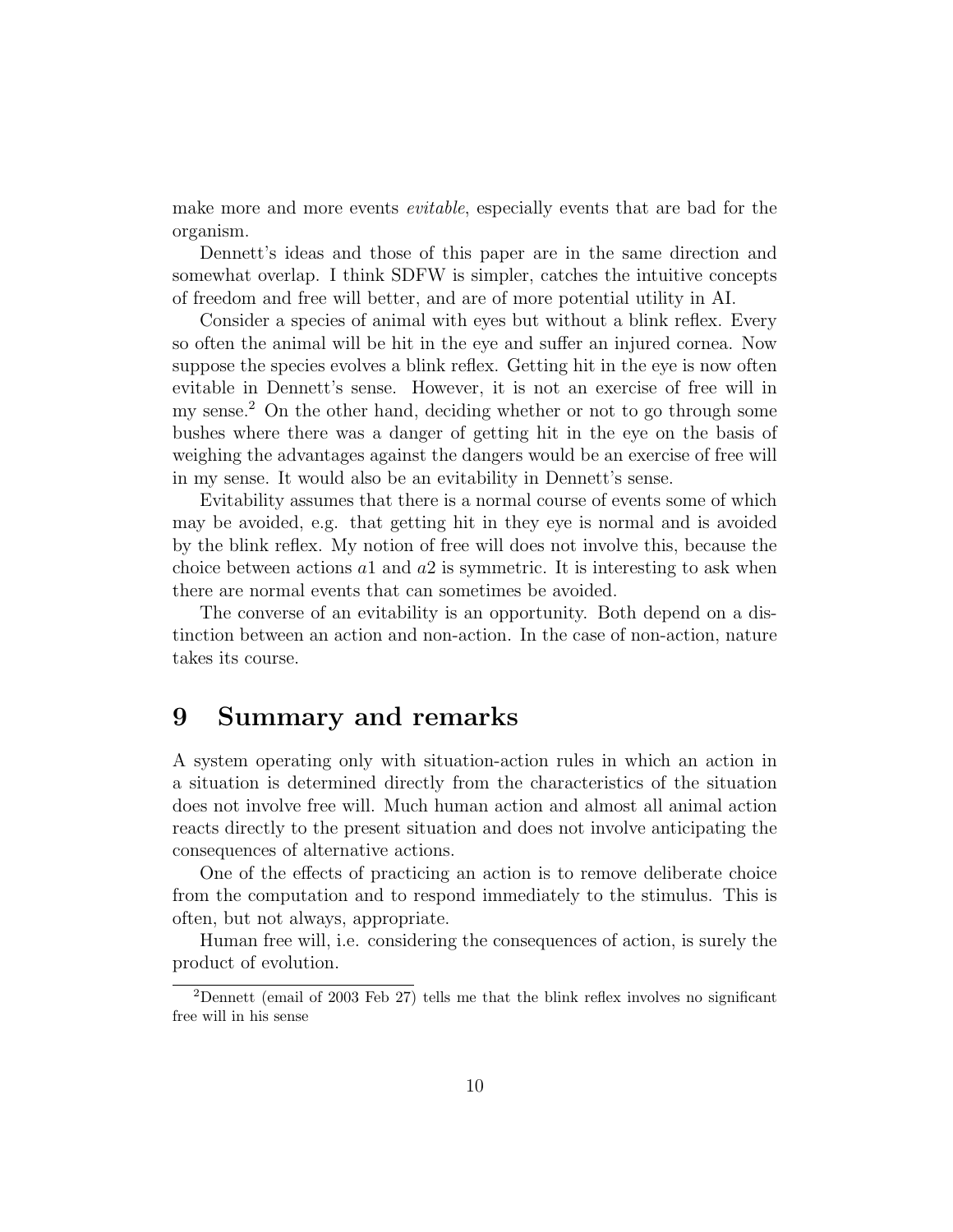Do animals, even apes, ever make decisions based on comparing anticipated consequences? Almost always no. Thus when a frog sees a fly and flicks out its tongue to catch it, the frog is not comparing the consequences of catching the fly with the consequences of not catching the fly.

One computer scientist claims that dogs (at least his dog) consider the consequences of alternate actions. I'll bet the proposition can be tested, but I don't yet see how.

According to Dennett (phone conversation), some recent experiments suggest that apes sometimes consider the consequences of alternate actions. If so, they have free will in the sense of this article.

If not even apes ordinarily compare consequences, maybe apes can be trained to do it.

Chess programs do compare the consequences of various moves, and so have free will in the sense of this article. Present programs are not conscious of their free will, however. [McC96] discusses what consciousness computer programs need.

People and chess programs carry thinking about choice beyond the first level. Thus "If I make this move, my opponent (or nature regarded as an opponent) will have the following choices, each of which will give me further choices." Examining such trees of possibilities is an aspect of free will in the world, but the simplest form of free will in a deterministic world does not involve branching more than once.

Daniel Dennett [Den78] and [Den03] argue that a system having free will depends on it being complex. I don't agree, and it would be interesting to design the simplest possible system exhibiting deterministic free will. A program for tic-tac-toe is simpler than a chess program, but the usual program does consider choices.

However, the number of possible tic-tac-toe positions is small enough so that one could make a program with the same external behavior that just looked up each position in a table to determine its move. Such a program would not have SDFW. Likewise, Ken Thompson has built chess programs for end games with five or fewer pieces on the board that use table lookup rather than look-ahead. See [Tho86]. Thus whether a system has SDFW depends on its structure and not just on its behavior. Beyond 5 pieces, direct lookup in chess is infeasible, and all present chess programs for the full game use look-ahead, i.e. they consider alternatives for themselves and their opponents. I'll conjecture that successful chess programs must have at least SDFW. This is not the only matter in which quantitative considerations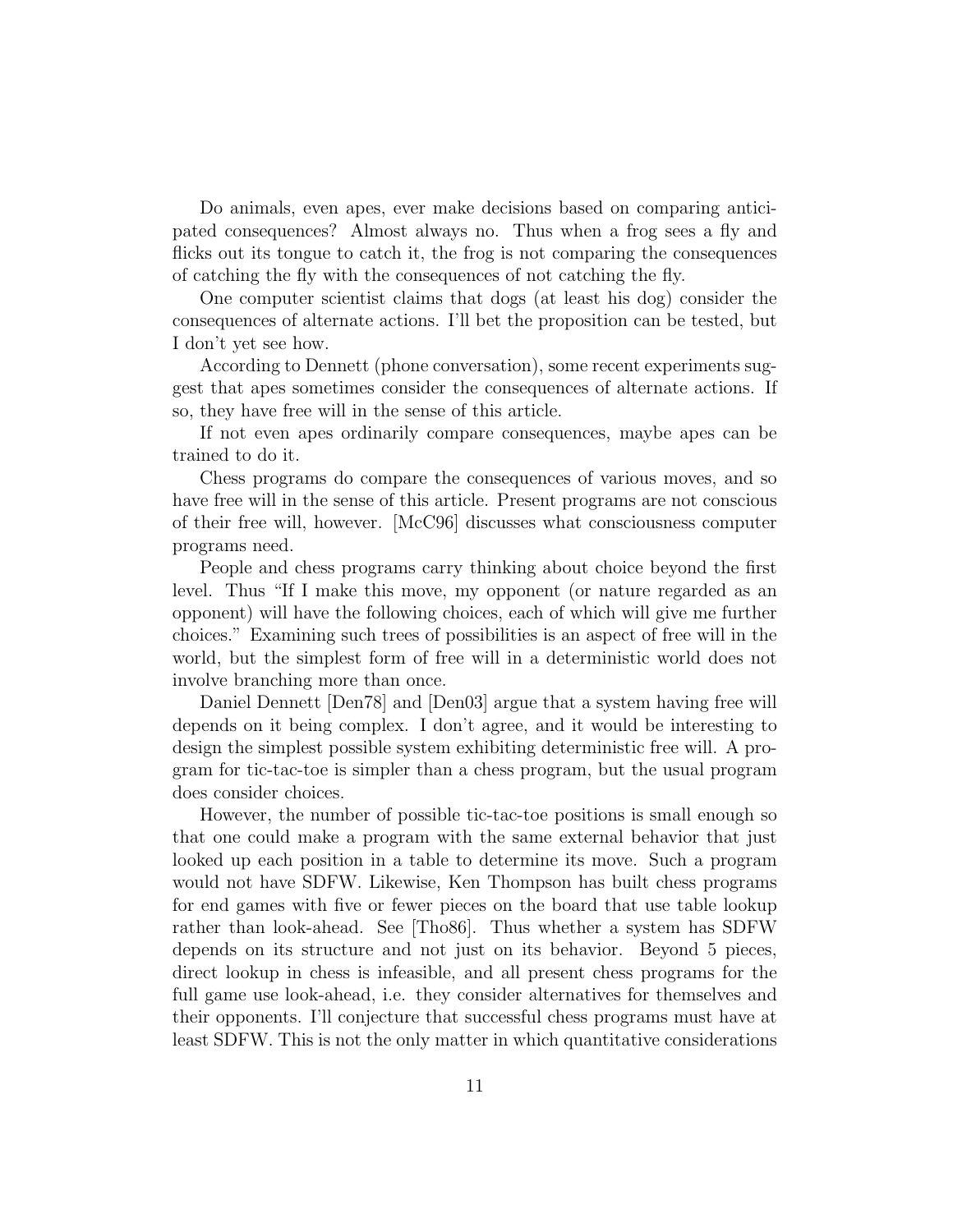make a philosophical difference. Thus whether the translation of a text is indeterminate depends on the length of the text.

Simpler systems than tic-tac-toe programs with SDFW are readily constructed. The theory of greedy John formalized by (3) may be about as simple as possible and still involves free will.

Essential to having any kind of free will is knowledge of one's choices of action and choosing among them. In many environments, animals with at least SDFW are more likely to survive than those without it. This seems to be why human free will evolved. When and how it evolved, as with other questions about evolution, won't be easy to answer.

Gary Drescher [Dre91] contrasts situation-action laws with what he calls the prediction-value paradigm. His prediction-value paradigm corresponds approximately to the deterministic free will discussed in this article.

I thank Drescher for showing me his forthcoming [Dre06]. His notion of choice system corresponds pretty well to SDFW, although it is imbedded in a more elaborate context.

This article benefited from discussions with Johan van Benthem, Daniel Dennett, Gary Drescher, and Jon Perry. The work was partly supported by the Defense Advanced Research Projects Agency (DARPA).

## References

- [Den71] Daniel C. Dennett. Intentional systems. The Journal of Philosophy, 68(4):87–106, 1971.
- [Den78] Daniel Dennett. Brainstorms: Philosophical Essays on Mind and Psychology. Bradford Books/MIT Press, Cambridge, 1978.
- [Den03] Daniel Dennett. Freedom Evolves. Viking, 2003.
- [Dre91] Gary Drescher. Made up minds: a constructivist approach to artificial intelligence. MIT Press, 1991. Q335D724.
- [Dre06] Gary Drescher. Good and real: Paradoxes from physics to ethics. M.I.T. Press, forthcoming, 2006.
- [McC63] John McCarthy. A Basis for a Mathematical Theory of Computation<sup>3</sup>. In P. Braffort and D. Hirschberg, editors, *Computer Pro-*

<sup>3</sup>http://www-formal.stanford.edu/jmc/basis.html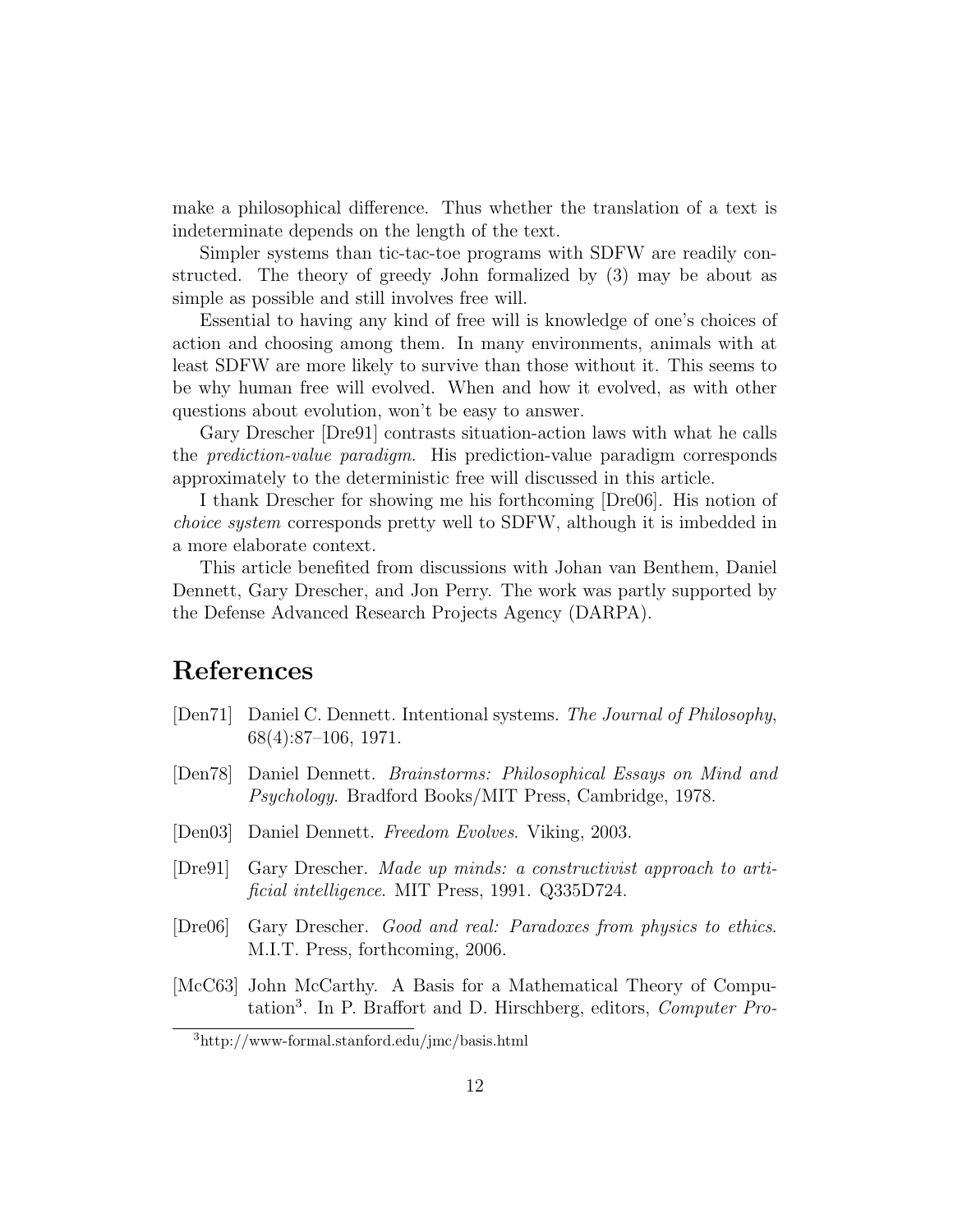gramming and Formal Systems, pages 33–70. North-Holland, Amsterdam, 1963.

- [McC79] John McCarthy. Ascribing mental qualities to machines 4 . In Martin Ringle, editor, Philosophical Perspectives in Artificial Intelligence. Harvester Press, 1979. Reprinted in [McC90].
- [McC90] John McCarthy. Formalizing Common Sense: Papers by John Mc-Carthy. Ablex Publishing Corporation, 1990.
- [McC96] John McCarthy. Making Robots Conscious of their Mental States<sup>5</sup>. In Stephen Muggleton, editor, Machine Intelligence 15. Oxford University Press, 1996. Appeared in 2000. The web version is improved from that presented at Machine Intelligence 15 in 1995.
- [McC00] John McCarthy. Approximate objects and approximate theories<sup>6</sup>. In Anthony G. Cohn, Fausto Giunchiglia, and Bart Selman, editors, KR2000: Principles of Knowledge Representation and Reasoning,Proceedings of the Seventh International conference, pages 519–526. Morgan-Kaufman, 2000.
- [McC02] John McCarthy. Actions and other events in situation calculus<sup>7</sup>. In B. Selman A.G. Cohn, F. Giunchiglia, editor, Principles of knowledge representation and reasoning: Proceedings of the eighth international conference (KR2002). Morgan-Kaufmann, 2002.
- [MH69] John McCarthy and Patrick J. Hayes. Some Philosophical Problems from the Standpoint of Artificial Intelligence<sup>8</sup>. In B. Meltzer and D. Michie, editors, Machine Intelligence 4, pages 463–502. Edinburgh University Press, 1969. Reprinted in [McC90].
- [Rei01] Raymond Reiter. Knowledge in Action. M.I.T. Press, 2001.
- [Sha97] Murray Shanahan. Solving the Frame Problem, a mathematical investigation of the common sense law of inertia. M.I.T. Press, 1997.

<sup>4</sup>http://www-formal.stanford.edu/jmc/ascribing.html

<sup>5</sup>http://www-formal.stanford.edu/jmc/consciousness.html

 $^{6}$ http://www.formal.stanford.edu/jmc/approximate.html

<sup>7</sup>http://www-formal.stanford.edu/jmc/sitcalc.html

<sup>8</sup>http://www-formal.stanford.edu/jmc/mcchay69.html